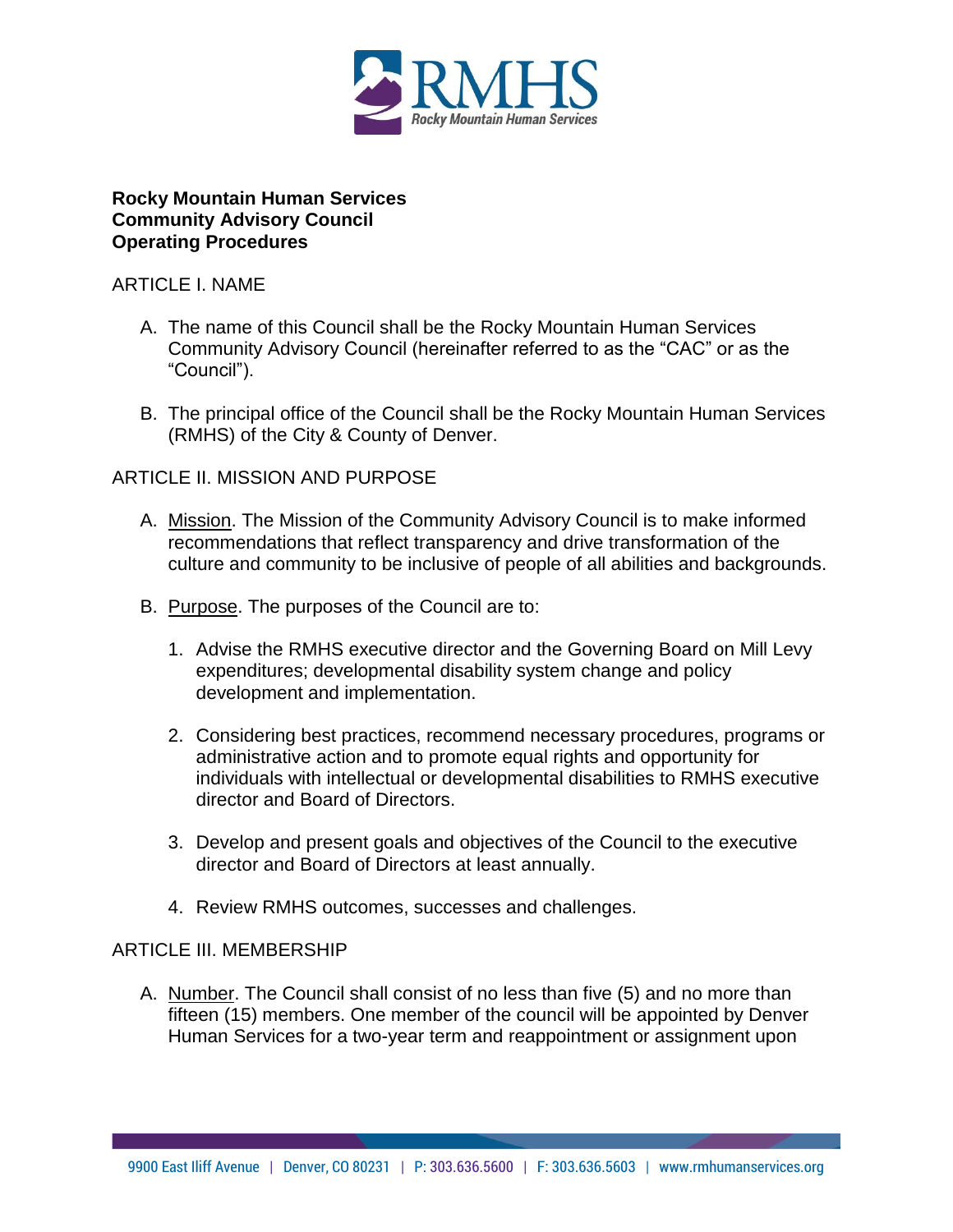completion of that term. RMHS Board of Directors shall appoint all other members of the Council.

- B. Composition. Appointments to the Council shall mirror, as much as possible, the demographics of the population of Denver County. Demographic considerations for the Council should include ethnicity, gender, race, disability, age, sexual orientation, political viewpoints and affiliations, and geographic location.
- C. Terms. The terms of members appointed by RMHS Board of Directors will be staggered and be for two years and eligible for reappointment upon completion of that term.
- D. Resignation. A Council member may resign his/her membership at any time by providing written or email notice to both the RMHS executive director, the Board of Directors and the Council Chairperson.
- E. Removal. A Council member may be removed for failure to attend (in-person or by phone) three consecutive meetings.
- F. Staff Liaison. The RMHS executive director, or designee shall be an ex-officio, non-voting member of the Council.

## ARTICLE IV. MEETINGS AND QUORUM

A. Number. The Council shall meet at least 6 times per year.

## B. Meetings

- a. Meetings shall be held in a location that ensures access to any member of the public.
	- i. Meetings will be open for observation from any member of the public and agendas will allow for public comment to be made
	- ii. Public participation can be in person, or via telephone
	- iii. Reasonable accommodations are available upon request
	- iv. The content of the meeting will be documented in an agenda that will be posted on the website prior to the meeting.
	- v. Upon action of the CAC, the meeting may be held in confidential session when necessary.
	- b. Meeting minutes will be posted on RMHS webpage after their approval by the CAC.

C. Parliamentary Authority. If deemed necessary by the Chairperson to provide an orderly process in which to conduct the business of the Council, the rules contained in the current edition of Robert's Rules of Order, Newly Revised shall govern the Council